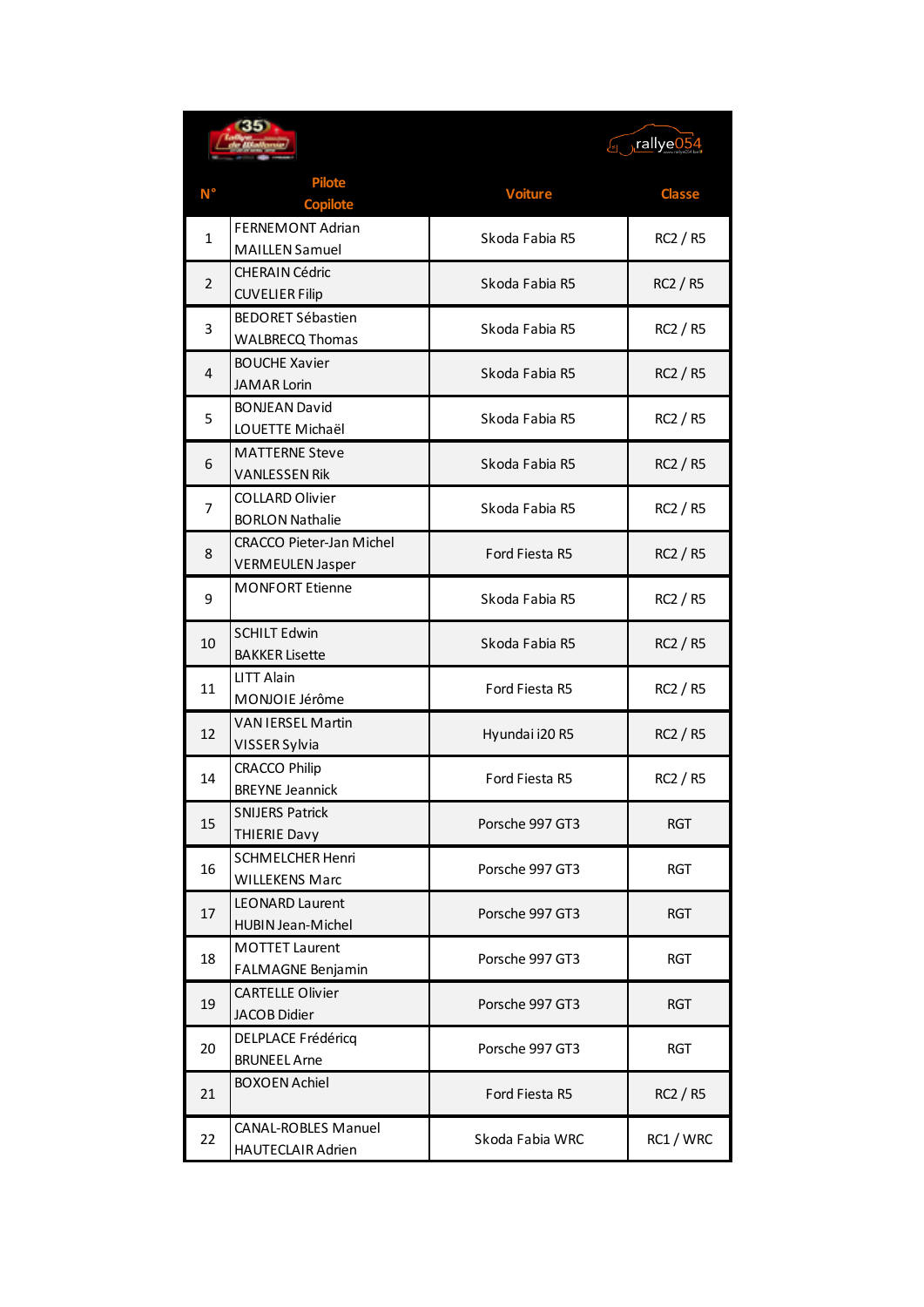| 23 | <b>LEJEUNE Francis</b>                          | Skoda Fabia WRC          | RC1 / WRC        |
|----|-------------------------------------------------|--------------------------|------------------|
|    | <b>ANTOINE Grégory</b><br><b>REYNVOET Niels</b> |                          |                  |
| 24 | <b>VERBEKE Willem</b>                           | Ford Fiesta R2T          | RC4/R2           |
| 25 | <b>DILLEY Jean</b>                              | Ford Fiesta R2           | RC4/R2           |
|    | <b>BARVAUX Colin</b>                            |                          |                  |
| 26 | MUNSTER Grégoire<br>PODGORNY Antoine            | Opel Adam R2             | RC4/R2           |
| 27 | MAZUIN Thibaud                                  |                          |                  |
|    | <b>FERNANDEZ Kevin</b>                          | Skoda Fabia R2           | RC4/R2           |
| 28 | <b>PYCK Gilles</b>                              | Peugeot 208 R2           | RC4/R2           |
|    | MOURISSE Emile                                  |                          |                  |
| 29 | <b>VAN DER MAREL Timo</b>                       | Opel Adam R2             | RC4/R2           |
|    | VAN DER MAREL Rebecca                           |                          |                  |
| 30 | <b>DELHEZ Romain</b>                            | Opel Adam R2             | RC4/R2           |
|    | <b>BOLLETTE Gérome</b>                          |                          |                  |
| 31 | <b>BRÜLS Tobias</b><br><b>HEPP Armani</b>       | Peugeot 208 R2           | RC4/R2           |
|    | LANGENAKENS Jonas                               |                          |                  |
| 32 | DELVAUX Kenneth                                 | Mitsubishi Lancer Evo X  | <b>RC2 / NR4</b> |
|    | ROUARD Bastien                                  |                          |                  |
| 33 | PONCELET Félicien                               | Mitsubishi Lancer Evo X  | <b>RC2 / NR4</b> |
| 34 | <b>BOUTS Manu</b>                               | <b>BMW E46</b>           | <b>NCM</b>       |
|    | <b>FIASSE Corentin</b>                          |                          |                  |
|    |                                                 |                          |                  |
| 35 | <b>HERMANN Stephan</b>                          | Fiat Punto S1600         |                  |
|    | <b>MARAITE Achim</b>                            |                          | RC3 / S1600      |
| 36 | <b>VERSTAEN Christophe</b>                      | Opel Astra Kit-Car       | <b>NCM</b>       |
|    | <b>BOTSON Kris</b>                              |                          |                  |
| 37 | <b>GRIGNET Patrick</b>                          | Ford Puma Kit-Car        | <b>RC4 / A6</b>  |
|    | <b>BALCAEN Stéphanie</b>                        |                          |                  |
| 38 | <b>BECAERT Steve</b><br><b>BEERBAERT Nico</b>   | Mitsubishi Lancer Evo X  | RC1 / A8         |
|    | D'HONDT Jimmy                                   |                          |                  |
| 39 | <b>VANRIJKELEN David</b>                        | Mitsubishi Lancer Evo X  | <b>RC2 / NR4</b> |
|    | <b>BOULANGER Benoit</b>                         |                          |                  |
| 40 | <b>DUMONT Loic</b>                              | Mitsubishi Lancer Evo IX | <b>RC1/A8</b>    |
| 41 | POELMANS Johnny                                 | Mitsubishi Lancer Evo X  | <b>RC2 / NR4</b> |
|    | <b>CRUYS Jordy</b>                              |                          |                  |
| 42 | DE MEVIUS Guillaume                             | Puegeot 208 T16          | <b>RC2 / R5</b>  |
|    | <b>LOUKA Louis</b><br><b>SOUPART Emmanuel</b>   |                          |                  |
| 43 | DE MADDALENA Jean-François                      | Mitsubishi Lancer Evo IV | <b>NCE</b>       |
|    | <b>CAILLOUX Marcel</b>                          |                          |                  |
| 44 | CAILLOUX Charlotte                              | Mitsubishi Lancer Evo X  | <b>RC2 / NR4</b> |
|    | <b>VERSCHUEREN Vincent</b>                      |                          |                  |
| 46 | <b>HOSTENS Véronique</b>                        | Skoda Fabia R5           | RC2 / R5         |
| 47 | <b>SCHOOLMEESTERS Tom</b><br>VANVOLKSOM Bjorn   | Mitsubishi Lancer Evo VI | <b>NCE</b>       |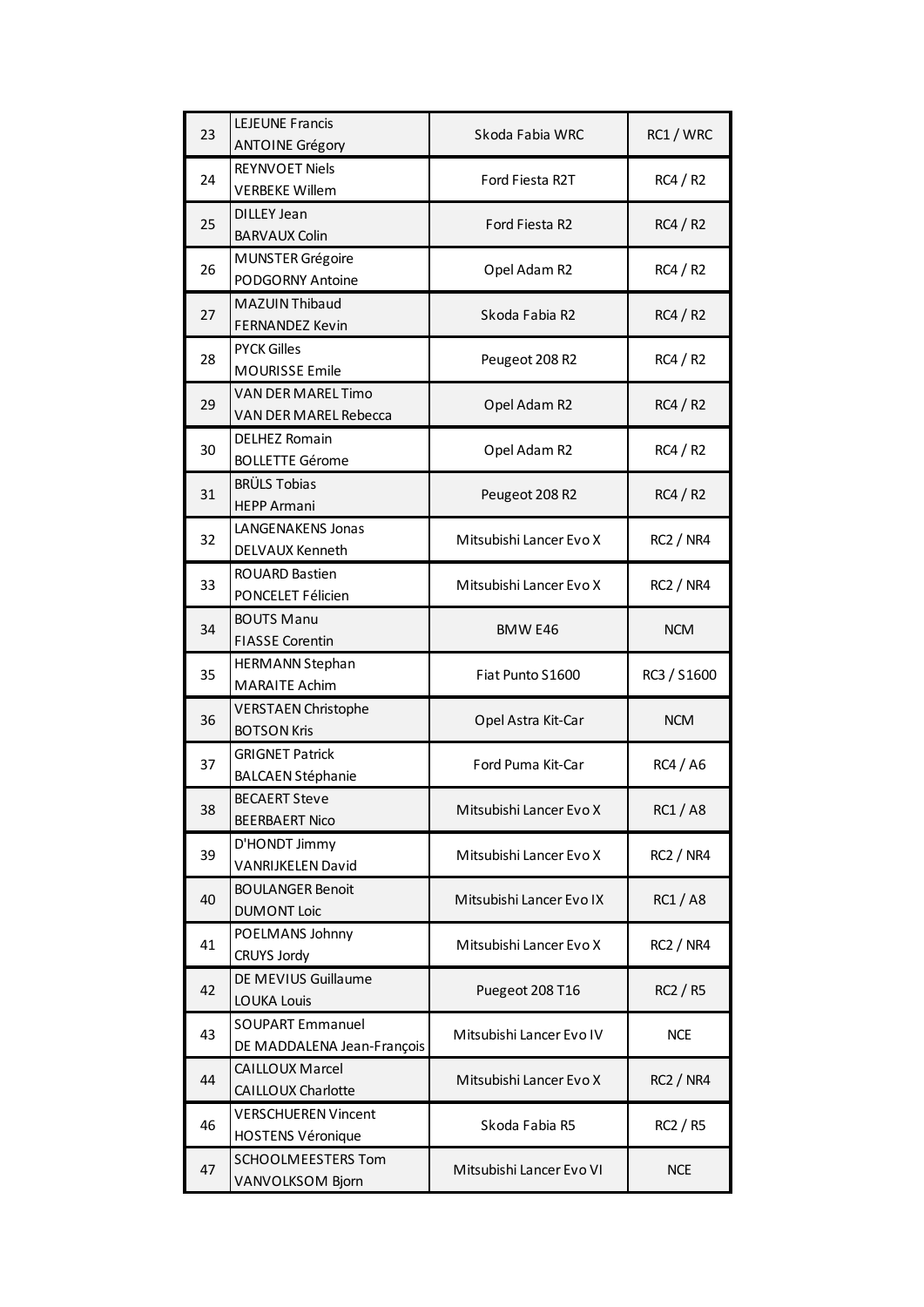| 48       | <b>VANDAMME Chris</b>                           | <b>BMW M3 E46</b>                     | <b>NCM</b>       |
|----------|-------------------------------------------------|---------------------------------------|------------------|
|          | <b>DECLERK Krut</b>                             |                                       |                  |
| 49       | <b>TOPREK Diter</b>                             | Nissan 350Z                           | RGT              |
|          | VAN DER RIJSEN Christiaan                       |                                       |                  |
| 50<br>51 | <b>GILLET Eric</b>                              | BMW 323 Ti Compact                    | <b>NCM</b>       |
|          | TIRTIAUX Michaël                                |                                       |                  |
|          | <b>CEUPPENS Tom</b>                             | <b>BMW 130i</b>                       | <b>NCM</b>       |
| 52       | <b>WERNER Frank</b><br><b>WIART Jonathan</b>    |                                       |                  |
|          | <b>BURLET Denis</b>                             | <b>BMW 325i E36</b>                   | <b>NCM</b>       |
| 53       | <b>KELLEN Bob</b>                               |                                       |                  |
|          | <b>HOFFMAN Nathalie</b>                         | Ford Escort MKII                      | <b>NCM</b>       |
|          | <b>GREGORIUS Jacques</b>                        |                                       |                  |
| 54       | <b>DIEDERICH Franz</b>                          | Ford Fiesta R200                      | <b>NCM</b>       |
|          | MARIQUE Eddy                                    |                                       |                  |
| 55       | LESIRE Emmanuelle                               | Opel Astra GSI                        | <b>NCM</b>       |
| 56       | <b>HACCOURT Eric</b>                            | Renault Clio R3T                      | <b>RC3 / R3T</b> |
|          | <b>HENRY Fabrice</b>                            |                                       |                  |
| 57       | <b>BOUILLON Harry</b>                           | Citroën DS3 R3T                       | RC3 / R3T        |
|          | DE PRETER Bernard                               |                                       |                  |
| 58       | <b>DOZOT Corentin</b>                           | Opel Adam R2                          | RC4/R2           |
|          | <b>DEJONGE Kevin</b>                            |                                       |                  |
| 59       | VAN DEN DRIES Johan                             | Peugeot 208 R2                        | RC4/R2           |
|          | <b>GALLO Kevin</b><br><b>VERTOMMEN Valentin</b> |                                       |                  |
| 60       | <b>VOOS Vincent</b>                             | Ford Fiesta R2T                       | RC4/R2           |
|          | <b>SNAET Glenn</b>                              |                                       |                  |
| 61       | <b>VANNESTE Olivier</b>                         | Peugeot 208 R2                        | RC4/R2           |
|          | DOCQUIER Olivier                                |                                       |                  |
| 62       | <b>DOCQUIER Axel</b>                            | Citroën C2 R2 Max                     | RC4/R2           |
|          | POOT Steve                                      |                                       |                  |
| 63       | <b>PIRE Nicolas</b>                             | Citroën DS3 R3T Max                   | RC3 / R3T        |
| 64       | <b>HONNAY Sébastien</b>                         | Citroën DS3 R3T                       | <b>RC3 / R3T</b> |
|          | <b>HANSE Christophe</b>                         |                                       |                  |
| 65       | <b>JACOBY Gilles</b>                            | Citroën DS3 R3T Max                   | <b>RC3 / R3T</b> |
|          | <b>ARENS Daniel</b>                             |                                       |                  |
| 66       | VANDERLINDEN Raymond                            | Citroën C <sub>2</sub> R <sub>2</sub> | RC4/R2           |
|          | <b>TOURNEUR François</b>                        |                                       |                  |
| 67       | FERNANDEZ François<br>DURAND Grégory            | Citroën C <sub>2</sub> R <sub>2</sub> | RC4 / R2         |
| 68       | <b>LAMY Nicolas</b>                             |                                       |                  |
|          | PETIT Morgane                                   | Citroën C <sub>2</sub> R <sub>2</sub> | RC4/R2           |
| 69       | SALVADOR Mickaël                                |                                       |                  |
|          | LARRIVIERE Jean-Marc                            | Honda Civic VTI                       | <b>NCM</b>       |
| 70       | <b>DELVIGNE David</b>                           |                                       |                  |
|          | <b>VERBRUGGEN Didier</b>                        | Nissan Micra                          | <b>NCE</b>       |
|          | <b>GAUDIN Jean-Julien</b>                       |                                       |                  |
| 71       | <b>GUILLAUME Adrien</b>                         | Peugeot 306 GTI                       | <b>NCE</b>       |